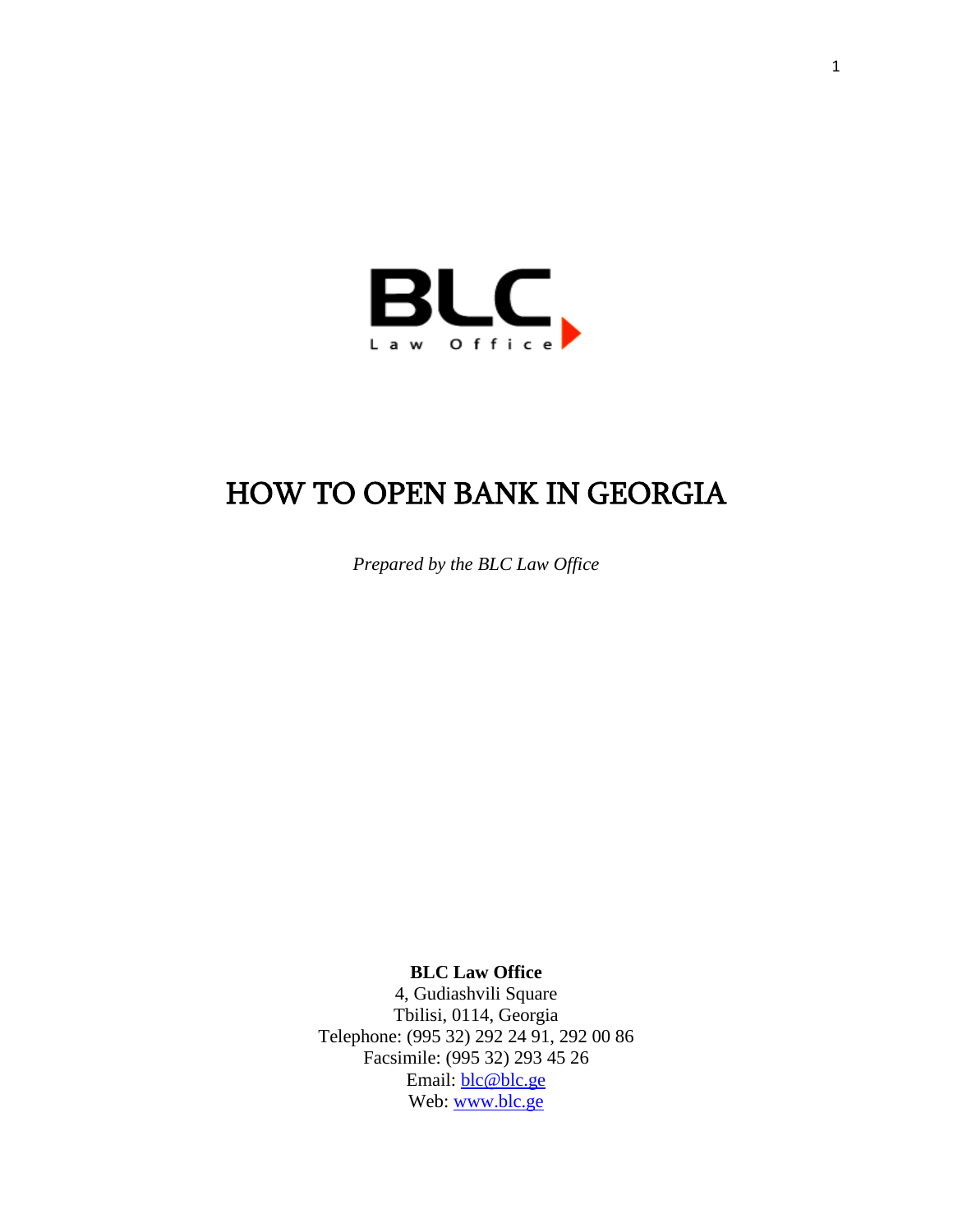#### INTRODUCTION

### Commercial Bank under Georgian Legislation

Commercial Bank is a legal entity licensed by the National Bank of Georgia that attracts deposits and, through their application, conducts banking activity on its own behalf pursuant to applicable Georgian law.

Commercial Bank can be established only in the organizational legal form of a joint-stock company.

#### > The Activities of the Commercial Bank:

The license granted by the National Bank of Georgia (the NBG) allows commercial banks to engage in the following banking operations inside the country as well as overseas:

- Receiving interest-bearing and interestfree deposits (of fixed period, upon demand and other) and other returnable means of payment;
- Issuing consumer loans, mortgage loans, unsecured and other loans, engaging in factoring operations with and without the right of recourse, trade finance including the granting of guaranties, letters of credit, acceptance finance, and forfeiting.
- Upon its own or clients' funds, buying and selling of monetary instruments, such as promissory notes, checks, certificates of deposit, as well as securities, futures, options and swaps upon debt instruments or interest rates, currencies or interest instruments, debt

documents, foreign currencies, precious metals and precious stones.

- Cash and non-cash settlement operations and the provision of collection services
- Issuing payment instruments and managing their circulation (plastic cards, checks and bills of exchange).
- Interest-free banking services;
- Securities brokerage services;
- Trust operations on behalf of clients and funds management;
- Safekeeping and registration of valuables including securities;
- Credit-information services;
- Depositary central activities;<sup>1</sup>
- Lease-out of property;
- Conducting payment services, operating payment systems, exercising functions of a payment agent;
- Activities related to each of the above types of services.

#### REGISTRATION OF THE BANK

# > *Joint Step 1: Registration requirements* for establishing JSC

JSC is a legal entity the charter capital of which is divided into shares of equal nominal value. The liability of a JSC is limited to its entire assets. Shareholders are not liable for obligations of the JSC.

In order to register a JSC, the founder(s) shall submit to the LEPL National Agency of Public Registry operating within the Ministry of

l



<sup>&</sup>lt;sup>1</sup> As defined in the Law of Georgia on the Securities Market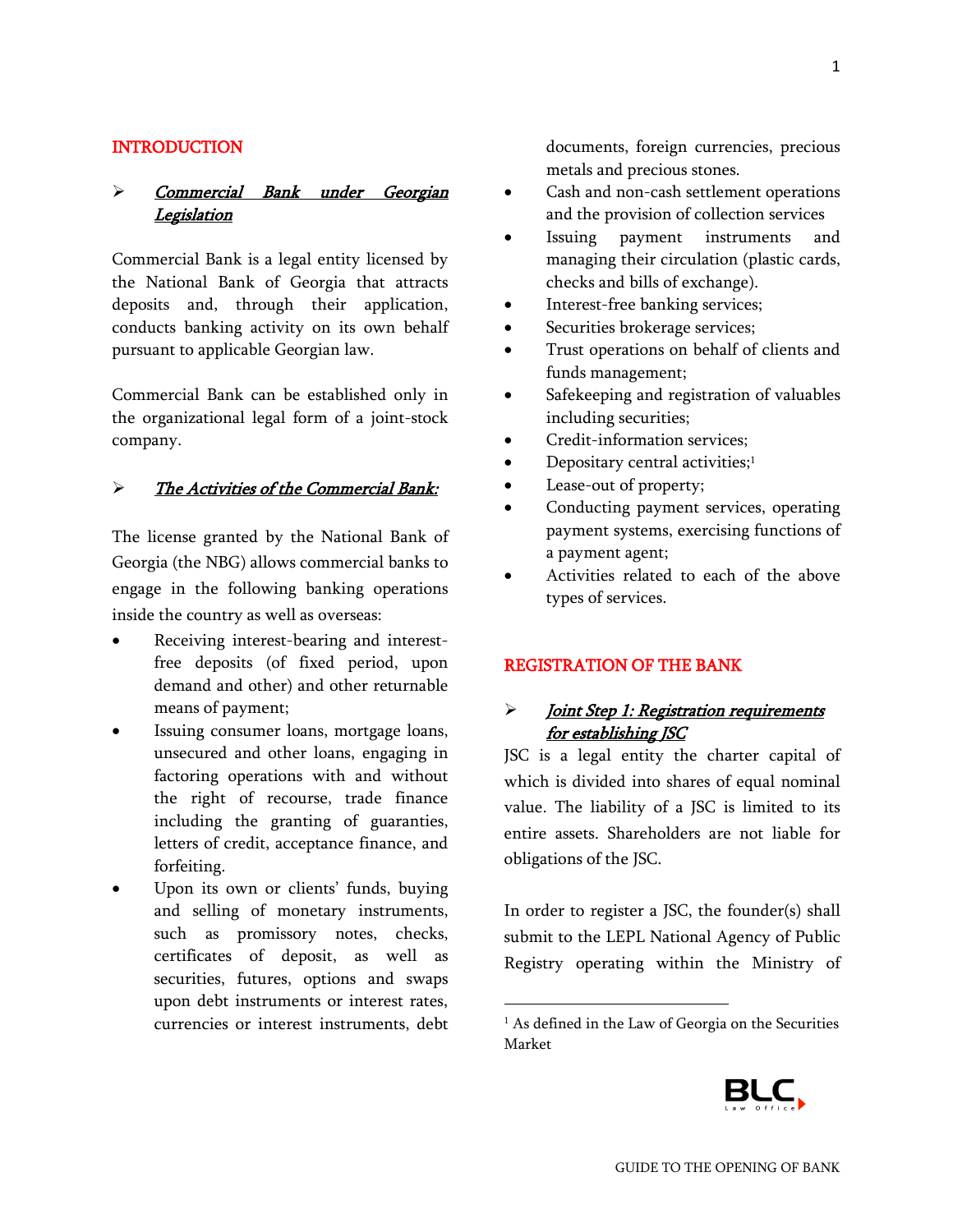Justice of Georgia (hereinafter Public Registry) the following documents:

- Application for registration, signed by all the founding partners of the JSC, containing information, obligatory for registration (see Appendix #1). Most notably, the required information can be included into supplementary documents referred to below; and
- Supplementary documents (see Appendix #2).

State registration fee for JSC is different, depending on the urgency of registration and varies from 100 to 200 GEL.

Most notably, at the stage of incorporation, there is no obligation to display the sufficient amount of share capital of JSC.

# Step 2: Obtaining Commercial Bank License

The banking license is issued by the NBG. In order to obtain the license for banking activities JSC shall submit to the following documents to the NBG:

- Application of request; and
- Additional documents (see Appendix #3).

The banking license is issued for unlimited time period.

The fee for issuing the license for the banking activities amounts to 500 GEL.

#### TERMS AND CONDITIONS

#### > Restrictions on Ownership

Resident as well as non-resident individuals and legal entities, whose ownership is not restricted according to the applicable legislation, can become shareholders of a commercial bank.

A person shall have no right to be a *Significant* Shareholder<sup>2</sup> if he/she was tried for the legalization of unlawful incomes, financing terrorism, economic crime and/or crimes against entrepreneurial or other economic activities.

A person intending to acquire shares (in direct or indirect ownership) in a commercial bank exceeding 10, 25 or 50 per cent of the Bank's capital should submit a conformity declaration before the NBG.

#### > Types of Bank Capital

 $\overline{a}$ 

Declared Charter Capital- is the charter capital specified by the shareholders and envisaged by the charter which shall be paid up only in cash.

Regulatory Capital - is the capital formed for the purposes of performing the banking activities, indemnifying the possible financial

<sup>&</sup>lt;sup>2</sup> A Significant Shareholder refers to any person who directly or indirectly owns 10% or more of the declared or paid up charter capital.

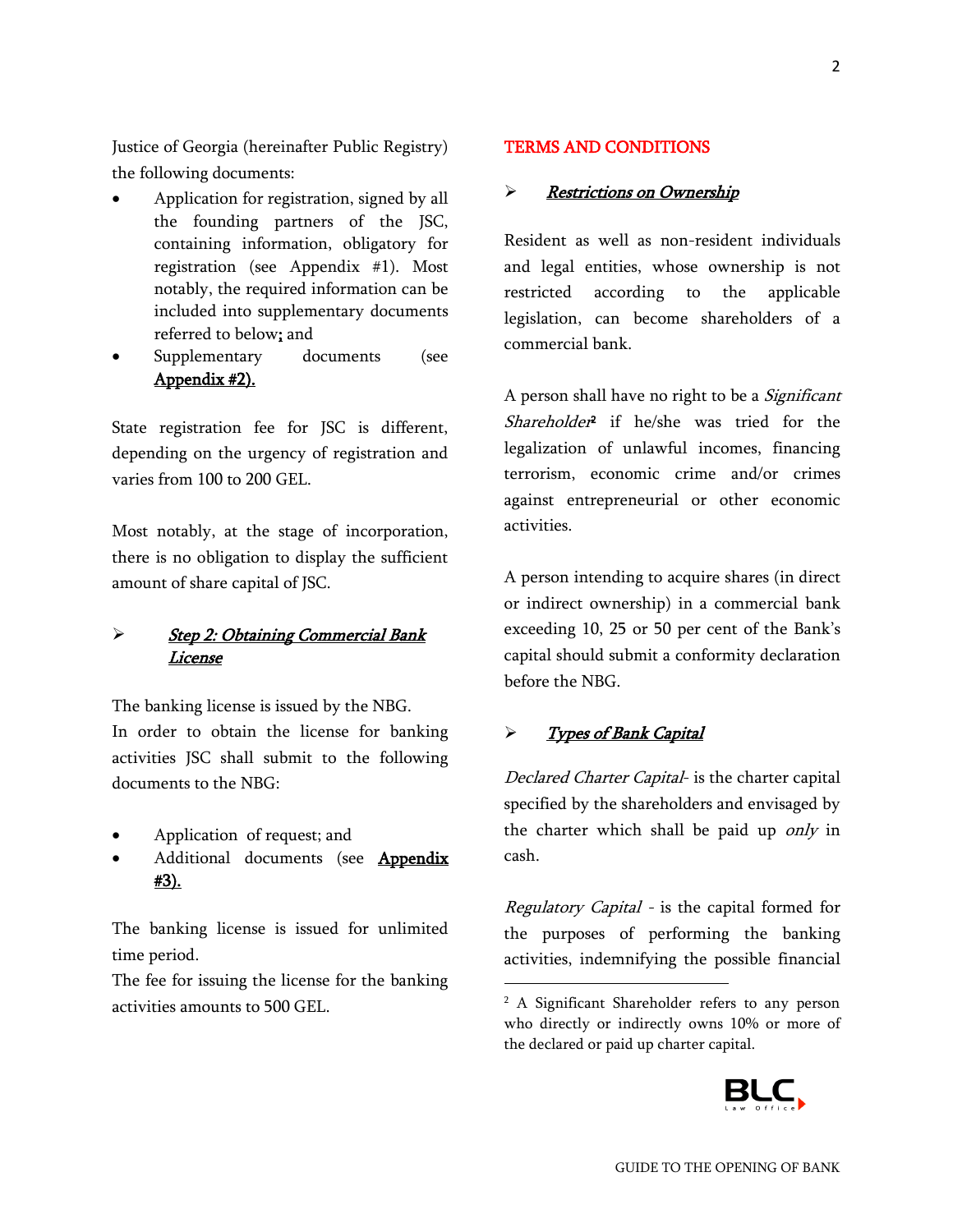losses and protect from other types of risk. The Regulatory Capital should be paid up only in cash. The minimum amount of Regulatory Capital of a commercial bank is 12 million GEL.

Equity Capital - capital paid into a bank or other company by its shareholders and representing the difference between total assets and total liabilities;

Paid up Capital - the actually paid-in portion of the Declared Charter Capital;

### > Corporate Structure of Commercial Banks

- General Meeting of Shareholders the supreme administrative body of bank is the General Meeting of Shareholders, which acts in accordance with effective Georgian legislation and charter. It elects the Supervisory Board.
- Supervisory Board consists of no less than 3 and no more than 21 members. The number of the elected members should be odd. Each member of the Supervisory Board shall be elected for a term of four years and may be re-elected for an unrestricted term.

Director(s) can be the member(s) of the Supervisory Board without making the majority of the board members.

 Board of Directors - carries out managerial functions and has the representation authority of the bank.

The Board of directors shall consist of at least 3 individuals appointed by the Supervisory Board for the term of four years and may be reappointed for an unrestricted term.

 Audit Committee - encourages proper functioning of the internal and external audits of the bank. The Audit Committee, which includes the independent member of the Supervisory Board (if any) is created by the Supervisory Board and is attached thereto.

#### > Administrators' Compatibility Criteria

Person to be appointed as an administrator of the commercial bank has to comply with the following compatibility criteria:

- The member of the Supervisory Board, Board of Directors, Audit Committee, head of the branch or other similar subdivision and its deputies should hold advanced degree in one of the following majors: economics, finances, banking, business administration, audit, accounting or law;
- The chief accountant of the bank and its deputy should hold advanced degree in one of the following majors: economics, finances, banking, business administration, audit or accounting;
- The member of the Board of Directors of the bank must have appropriate

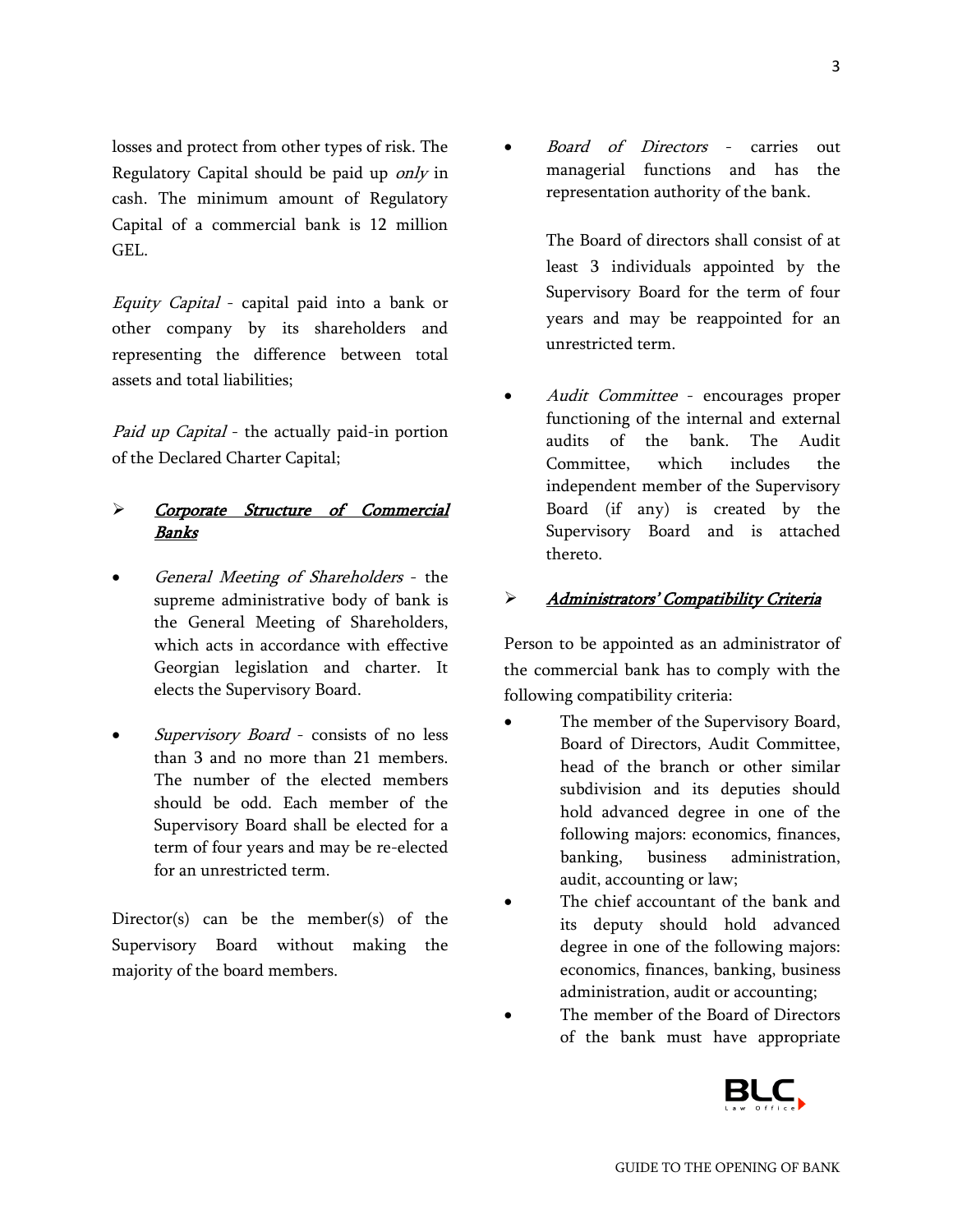professional qualification and experience for which they should have at least 4 years work experience in financial field, including 2 years experience of occupying the managerial position (head or deputy of the structural unit);

- The director of Branch of the Bank and its deputies (subdivision of the Bank (service centre)) must have appropriate professional qualification and experience, namely they are required to have at least 3 years of work experience in banking- financial field, including 1 year experience of occupying the managerial position (head or deputy of the structural unit);
- The chief accountant of the bank should have at least 3 years work experience in financial field;
- The chief accountant of the branch of bank should have at least 2 years work experience in financial field;
- A director, head of branch of the Bank or any head of similar subdivision, deputies thereof and any person acting in their capacity, chief accountant and its deputy may not occupy any of the following positions:
	- member of Supervisory Board or Revision Commission of the same commercial bank; and/or
	- administrator of other commercial bank, non-banking depositary institution – credit union, and/or other company;
- The member of the Supervisory Board shall not be an administrator of other commercial bank registered under the

laws of Georgia, except when such person is an administrator at subordinated bank or the bank to which the given commercial bank is subordinated to. Additionally, the member of the Supervisory Board shall not be a member of the Supervisory Board or Board of Director in more than 7 (seven) legal entities incorporated in Georgia.

- The member of Board of Directors, Supervisory Board and Audit Committee shall not be 1st or 2nd line 3 heir of the member of Board of Directors or Supervisory Board.
- The chief accountant of the bank and its deputy, should not be 1st or 2nd line heir<sup>4</sup> of the director or the deputy of the same bank.

# ESTABLISHING BRANCH OF FOREIGN COMMERCIAL BANK

# Step 1: Registration requirements for establishing a branch office

Any foreign Commercial Bank may establish a branch office by means of submitting respective documentation to the Public Registry (see **Appendix #4**).

Branch of a Commercial Bank is a unit of a bank, which, once the relevant banking

 $\overline{\phantom{a}}$ 



 $3$  In accordance with Georgian legislation  $1<sup>st</sup>$  line heirs are children, spouse and parents and the 2<sup>nd</sup> line heirs are sisters and brothers. 4 Ibid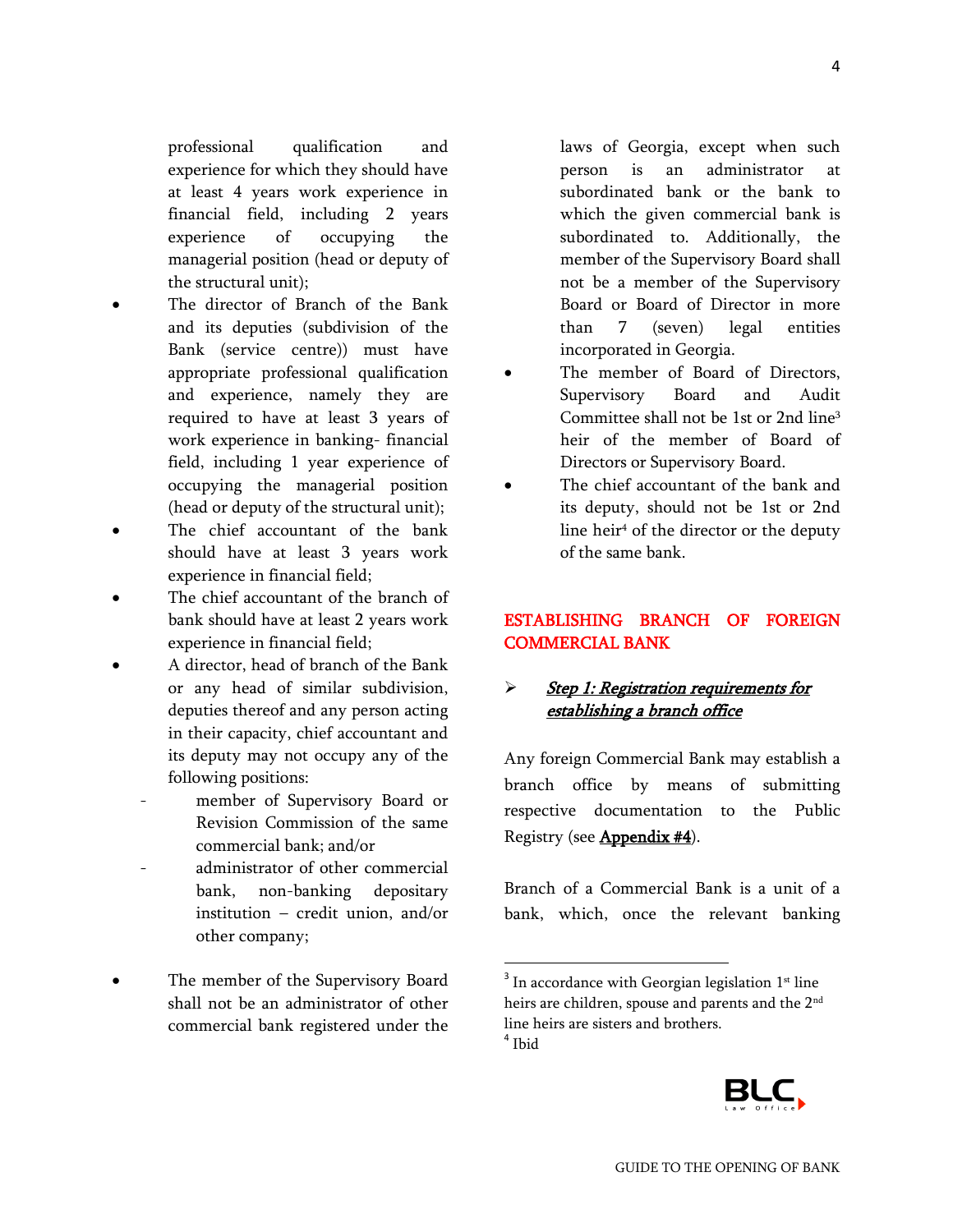license is received, is authorized to directly conduct all banking activities.

The establishment of branches or representative offices of banks shall be authorized by Supervisory Board of the bank and shall be subject to conditions and restrictions established by regulation of the NBG.

Registration fees are the same as for registration of JSC (see above):

# Step 2: Obtaining banking license for the branch office of the Foreign Commercial Bank

A license to a foreign bank branch office shall be issued only in case if the bank itself is authorized to attract deposits or other funds in the country where its head office is located.

In this case, the license is issued, after submission of an approval on establishing a branch in Georgia issued by the supervisory authority of the country where the bank is registered. This rule does not apply to the establishment of the branch office of the Foreign Reliable Bank 5 .

In order to obtain license for banking activities of the branch office of Foreign Commercial Bank, the latter shall submit an application and respective supplementary documentation to the NBG in the same manner as a separately organized entity (see above).

 $\overline{a}$ 

### $\triangleright$  License requirements for a branch of a foreign reliable bank

The license requirements for a branch office of a Foreign Reliable Bank are rather simplified. The NBG shall issue the banking license to Foreign Reliable Bank for establishing branch office upon submission of the following documents:

- Application;
- Corporate Extract;
- Approval on establishing a branch in Georgia, issued by the supervisory authority of the country where the bank is registered;
- The document granting the bank the status of "Foreign Reliable Bank" on the basis of presented rank;
- The act appointing administrators of the branch;
- The document envisaging authorization of the person submitting the documents indicated above.

### FAQ

# $\triangleright$  Does the banking activity require any license/permit?

Commercial bank should obtain Banking License in order to carry out the banking activity. Banking licenses shall be applied for in writing to the NBG.



<sup>5</sup> The Foreign Reliable Bank refers to a bank of developed country, which has certain rank granted by competent international rating organization.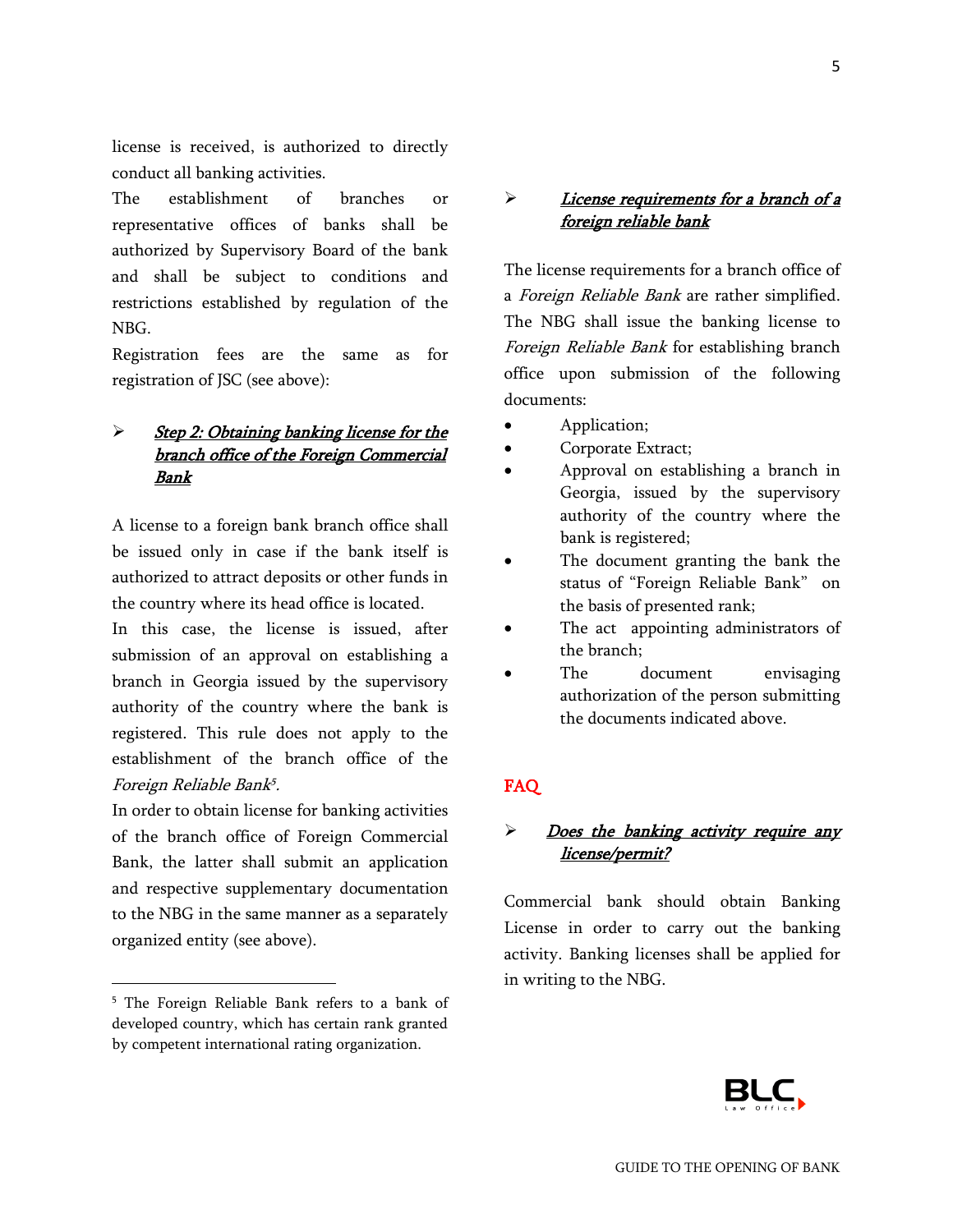# > What are the minimum regulatory capital requirements?

Minimum required amount of the Charter Capital at the moment of the creation of the bank is its Regulatory Capital, which should constitute at least 12 million GEL and be fully paid in cash.

### $\triangleright$  What is applicable timing for registering commercial bank in Georgia?

Given that two-step procedure is required for establishing Commercial Bank, the aggregate time-frame is as follows:

- The state registration of JSC, carried out by the Public Registry, is performed immediately after submission of all necessary documents, within one business day.
- The registration of JSC is followed by obtaining the Banking License which is granted within the period of 3 months from the date of submission of the Application.

### $\triangleright$  What are the preconditions of legal stay in Georgia?

A Person possessing specific category of visa and intending to stay on the territory of Georgia longer than the period determined by the visa, should apply to the Public Registry for receiving temporary or permanent residence permit, at least 40 days prior to expiration of the terms of their legal stay. The

duration of a temporary residence permit can be up to 6 years.

# $\triangleright$  For what time-period can a bank be incorporated?

In accordance with the Georgian legislation a bank can be incorporated for unlimited timeperiod, thus latter entirely depends upon the choice of the founders.

# > Can a foreign national be a managing officer of a bank?

Yes, the Georgian legislation does not contain any restraints as to the nationality of personas that are entitled to participate in corporate governance of the bank.

# What is the minimum/maximum number of Directors/Founders Permitted in Georgia?

Georgian legislation does not contain any limitations with regard to the minimum/maximum number of Founders of a bank, however, the Board of Directors should contain at least 3 members.

# > What is Legalization?

Legalization of a document by the respective authority of a State certifies that the document accords with the legislation of that particular State. It attests the validity of notary signature and the seal thereto. Legalization is carried out

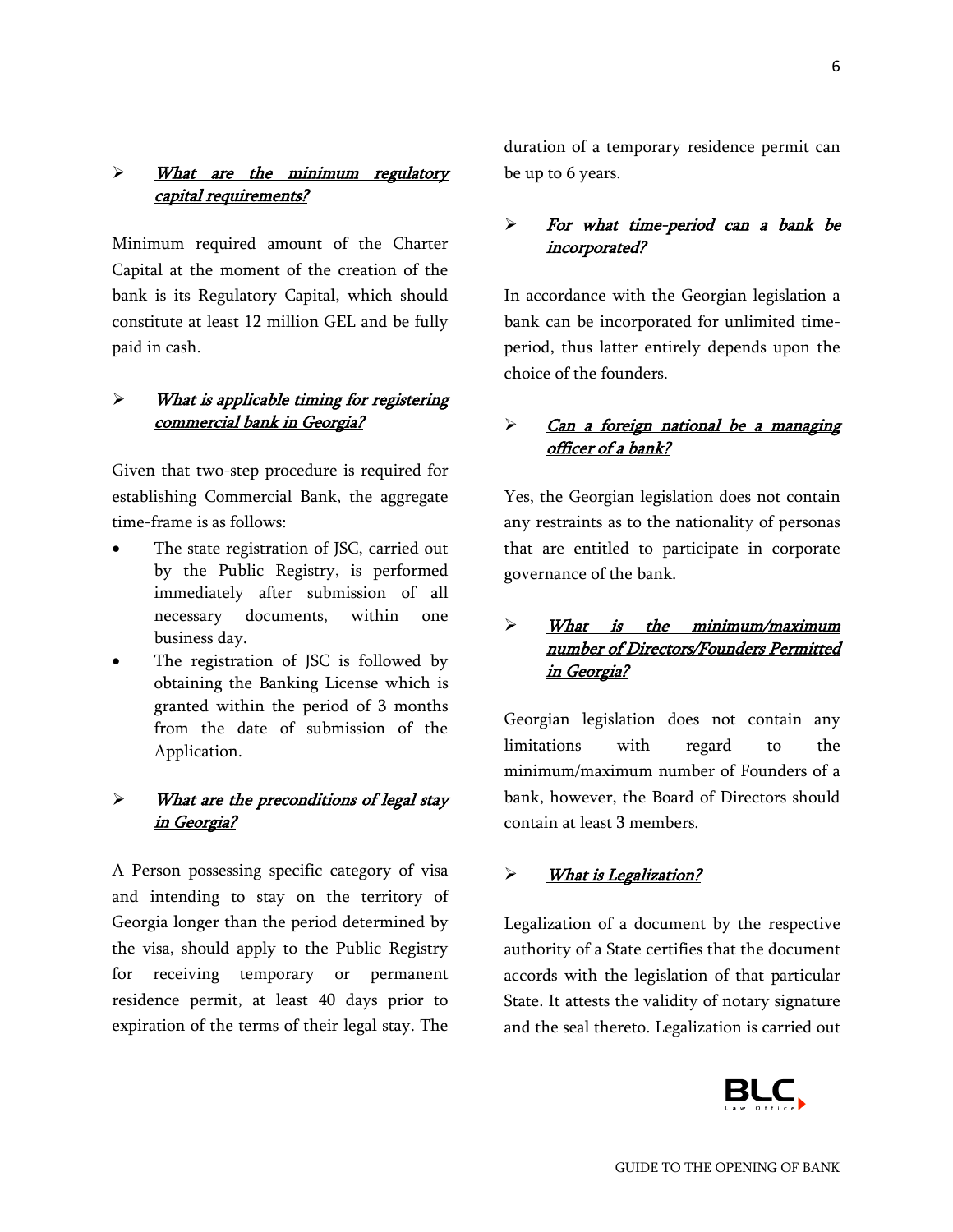by the embassies and consular departments of Georgia in foreign states.

#### > What is Apostille?

A certificate confirming the authenticity of a document issued in one of the signatory countries for legal purposes in all the other signatory states. Georgia is the member of The Hague Convention Abolishing the Requirement of Legalization for Foreign Public Documents (October 5, 1961). Therefore, legalization can be substituted by the Apostille in the countries that are also signatories to Hague Convention.

#### Appendix #1

# INFORMATION MANDATORY FOR REGISTRATION OF JSC

Application form should contain at least the following information:

- Company (firm) name of a business entity;
- Legal form of a business entity (JSC);
- Legal address of a business entity;
- Official e-mail address of a business entity;
- Name, residing address, personal number and signature of founding partner(s), persons; If the founder is a business entity – the application should include its legal name and registration details, legal address, the name of a body that registered the business entity, the date of registration and identification code, information regarding its representatives;
- The governing bodies of the business entity (Meeting of Shareholders, Supervisory Board, Board of Directors,

Audit Committee), the procedure of their decision-making;

- Name, residing address, personal number and signature of members of Board of Directors (the Directors). The application should indicate, whether they represent the company jointly or separately;
- The date of submitting the application for registration.

#### Appendix #2

 $\overline{\phantom{a}}$ 

### DOCUMENTS REQUIRED FOR REGISTRATION OF ISC

For registration of JSC, the following documents shall be submitted (including Application) to the Public Registry<sup>6</sup>:

- Decision of the founders on creation of JSC in Georgia;
- Charter of the JSC;
- Charter (Articles of Association) of the founder company;
- Document certifying the proof of registration by the founder in the foreign jurisdiction; if the founder is a legal entity, the same or a separate document should indicate the names of the authorized representatives, supervising authority and other corporate details of the founder (Certificate of Registration);
- Decision on appointing the members of governing bodies of the Company and the respective consents of all persons appointed/elected;
- Passport photocopies of the founders and director(s).

<sup>6</sup> Please note that documents issued abroad should be notarized and legalized in founder's country / or certified by apostille, translated and notarized in Georgia

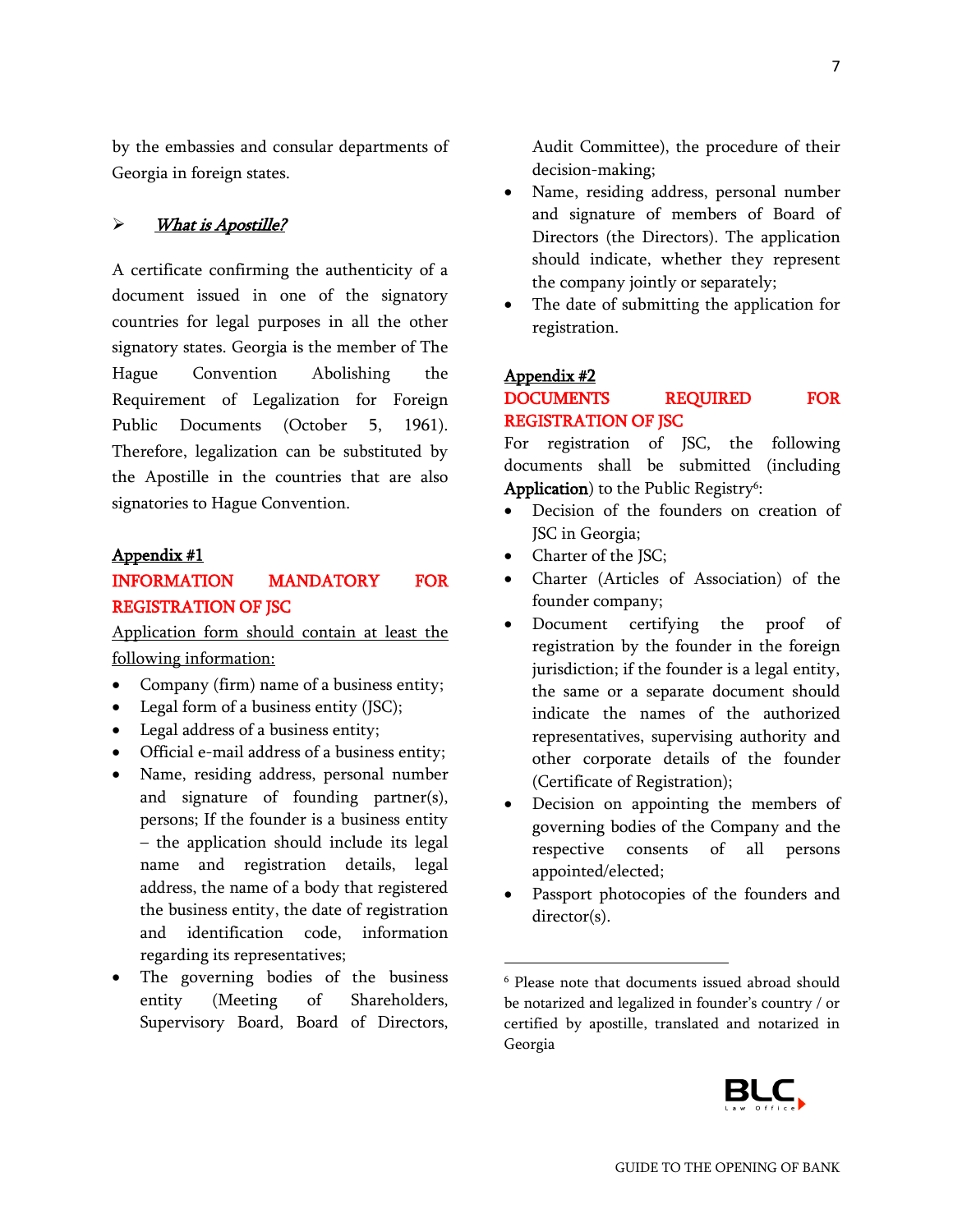If the founders (partners) are not present at submitting the Application and supplementary documents to the Public Registry, they shall issue a power of attorney.

#### Appendix #3

l

# DOCUMENTS REQUIRED FOR OBTAINING BANKING LICENSE

The NBG requires following documents to be submitted by the JSC for obtaining a banking license (including **Application**)<sup>7</sup>:

- The originals or notarized copies of the JSC registration documents;
- Information regarding the Compatibility Criteria of members of governing bodies of the JSC;
- Bank statement confirming the amount of the Declared Charter Capital and its paid up part, as well as the information regarding the ownership of Declared Charter Capital and Regulatory Capital and the origins thereof; <sup>8</sup>
- Compatibility declaration concerning the direct as well as beneficiary owner with regards to the criteria established by the respective Georgian legislation;
- Additional information determined by the rules of the NBG, which should include at least information regarding the Charter Capital and other financial resources, the location of the head office and the branches of the bank as well as

additional information, which is requested by the NBG on case by case basis.

- Documents certifying the right of ownership or of the use of the immovable property, where the commercial bank or its branch shall be located;
- Receipt of paying the registration fee.

#### Appendix #4

### DOCUMENTS REQUIRED FOR THE REGISTRATION OF A BRANCH OFFICE

The Public Registry requires following documents to be submitted by foreign legal entities of a branch<sup>9</sup>: (including an application for registration)

- Decision of the founder on opening a branch in Georgia;
- Charter (Articles) of the founder company;
- Document certifying the proof of registration of the founder company in the foreign jurisdiction; the same or the separate document should indicate the names of the authorized representatives and other corporate details of the founder;
- Legal address of the branch;

 $\overline{\phantom{a}}$ 

- Official e-mail address of the branch;
- Decision on appointing the members of governing bodies of the Company and the respective consents of all persons appointed/elected;

<sup>9</sup> Please note that document issued abroad, also the samples of the signature needed, should be notarized and legalized in founder's country / or apostilled, translated and notarized in Georgia



<sup>7</sup> Please note that document issued abroad, also the samples of the signature needed, should be notarized and legalized in founder's country / or certified by apostille, translated and notarized in Georgia

<sup>8</sup> Branch office of a foreign commercial bank shall submit information regarding the resources allocated for it by its head office.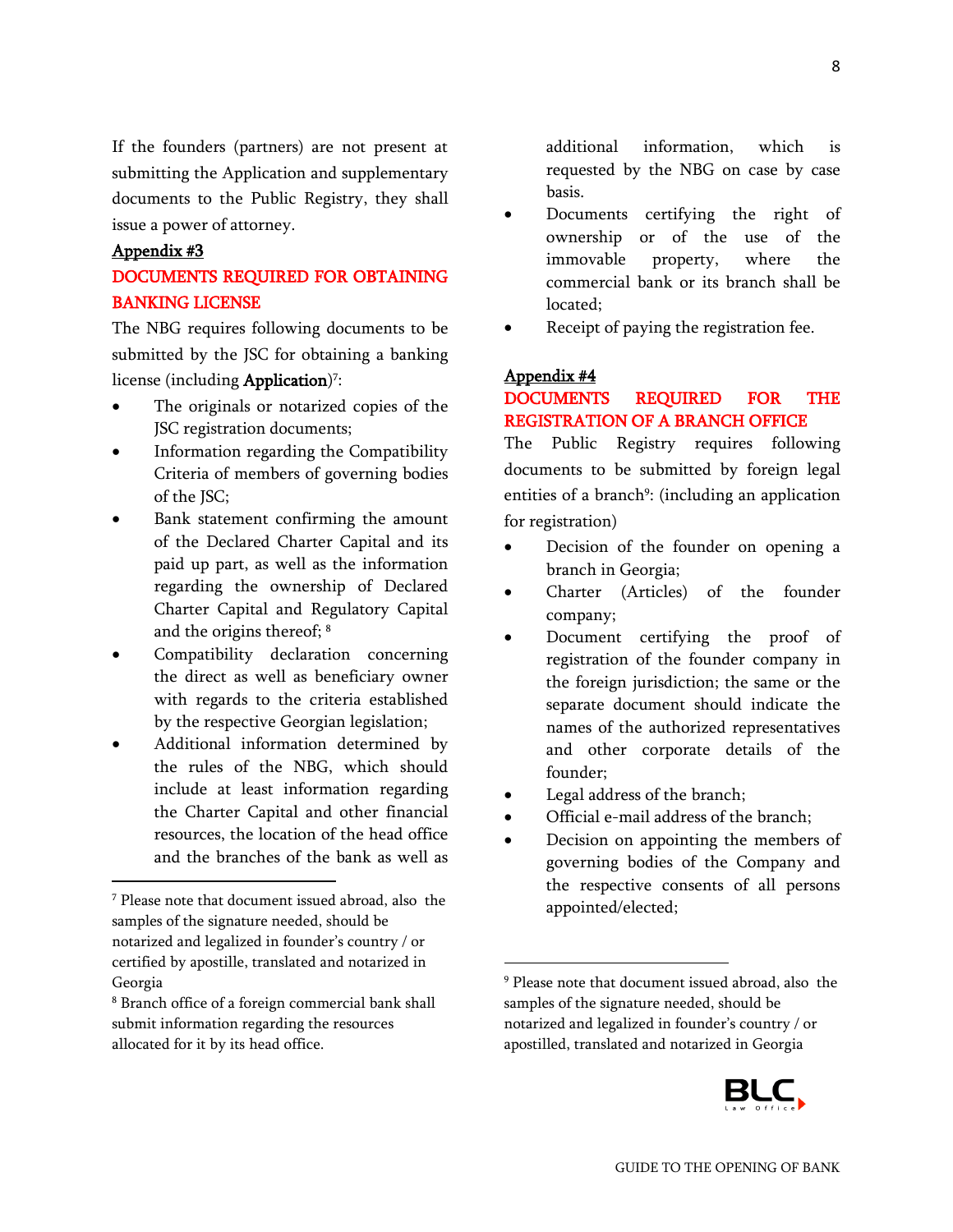- Passport photocopies of the the members of governing bodies;
- Name, residing address, personal number and signature of members of Board of Directors (the Directors). The application should indicate, whether they represent the company jointly or separately;
- Power of Attorney from the director (head) to be appointed at the branch;

The date of submitting the application for registration;

Disclaimer: this Brochure is prepared by BLC Law Office based on the legislation / information effective as of the date of its preparation.

 $\overline{\phantom{a}}$ 

It is prepared solely for informative purposes and cannot substitute legal advice and/or cannot be used by third parties for similar purposes. Brochure contains general information and does not list any and all items related to the reviewed issue in details.

This Brochure is limited to the matters directly addressed herein and shall not be deemed applicable to the explanations, clarifications or matters other than expressly contemplated herein.

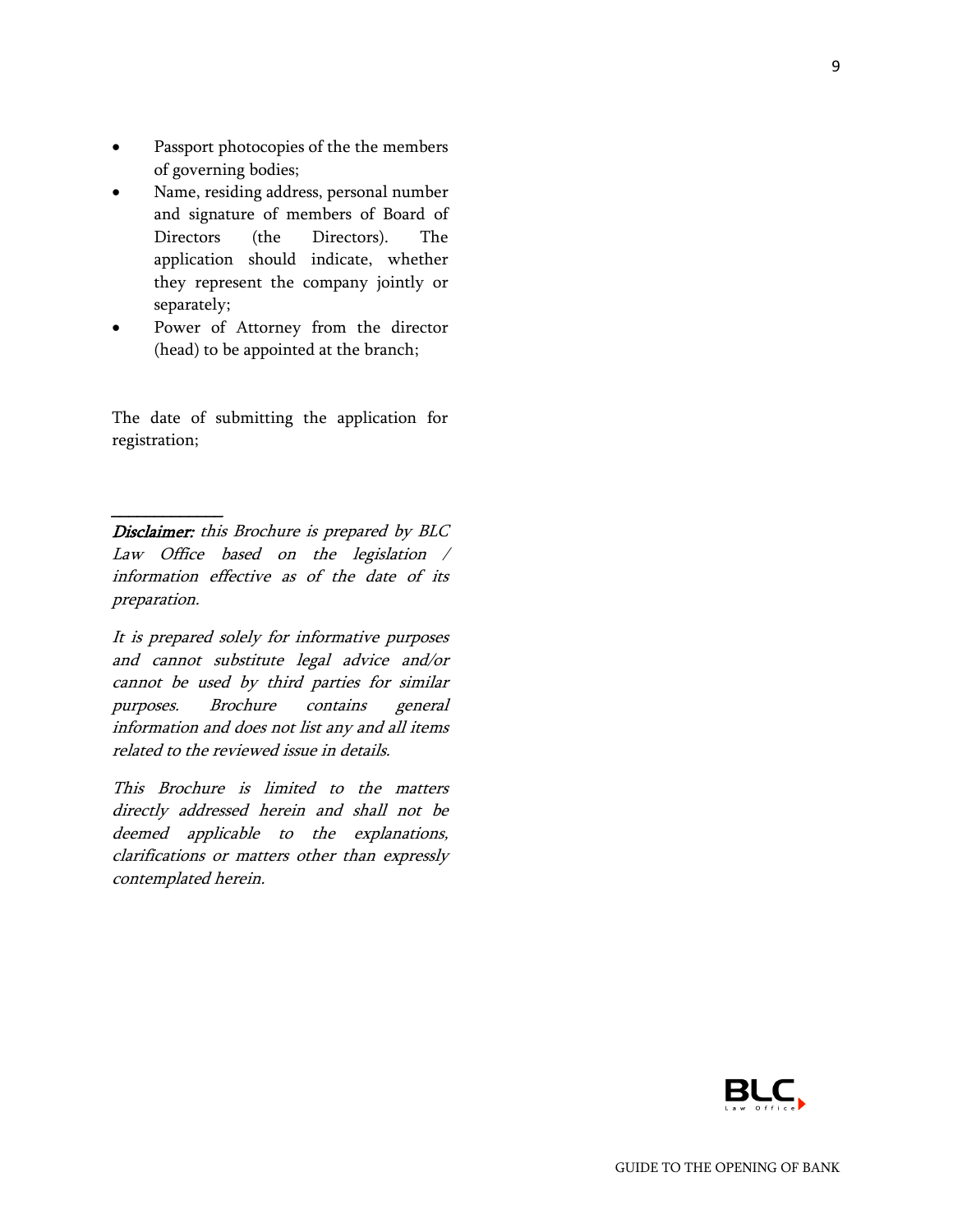### USEFUL CONTACT INFORMATION

### MINISTRY OF ECONOMIC AND SUSTAINABLE DEVELOPMENT OF GEORGIA

Address: 12 Chanturia St. 0108 Tbilisi, Georgia Tel/Fax: +995 32 921 1845 Tel: +995 32 991 088/921 1845 E-mail: [ministry@economy.ge](mailto:ministry@economy.ge) Webpage: [www.economy.ge](http://www.economy.ge/)

#### GEORGIAN NATIONAL INVESTMENT AGENCY

Address: Bamba line 7, Tbilisi, Georgia Tel: +995 32 247 36 96 E-mail: [enquiry@investingeorgia.org](mailto:info@investingeorgia.org) Webpage: [www.investingeorgia.org](http://www.investingeorgia.org/)

#### NATIONAL BANK OF GEORGIA

3/5 Leonidze St., 0105 Tbilisi, Georgia Tel: (995 32) 442544 Fax: (995 32) 442577 E-mail: [info@nbg.ge](mailto:info@nbg.gov.ge) web-page: [www.nbg.ge](http://www.nbg.ge/)

#### MINISTRY OF FINANCE OF GEORGIA

Address: 16 Gorgasali St., Tbilisi, Georgia Tel: +995 32 2 261 289 E-mail: [info@mof.ge](mailto:info@mof.ge) Webpage: [www.mof.ge](http://www.mof.ge/)

### Revenue Service of Georgia

Address: 16 Gorgasali St., Tbilisi, 0114, Georgia Contact Centre Tel: +995 322 26 18 44 E-mail: [info@rs.ge](mailto:info@rs.ge) Webpage: [www.rs.ge](http://www.rs.ge/)